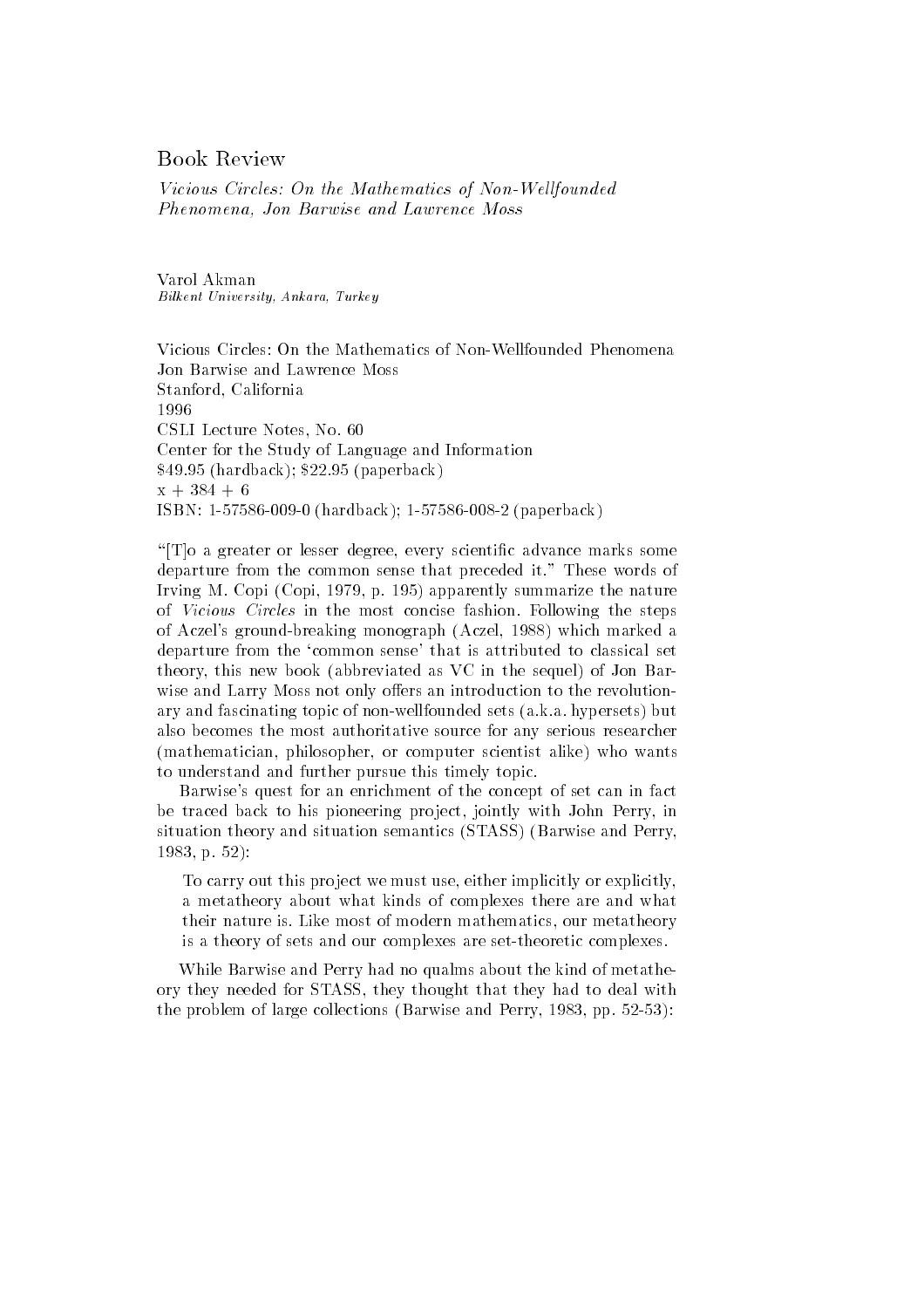Our theory must distinguish between sets and collections too large to be countenanced as sets.  $\left[ \ldots \right]$  [Our] approach is to work in a metatheory like the theory KPU (Kripke-Platek admissible settheory with urelements), one that admits an interpretation in terms of finite objects. It makes little difference here, but [this] is what we have in mind for developing the theory at a more formal level.

KPU was already the sub ject matter of a technical book Barwise wrote earlier (Barwise, 1975), and hence looked like a tailor-made choice However it was soon realized that large collections is only one of the difficulties; a more intricate issue is that of wellfoundedness. That is, assorted intuitive notions that STASS would like to explicate (e.g., some aspects of perceptual knowledge; self-awareness of the sort Descartes scrutinized; circular propositions such as the infamous Liar sentence; mutual knowledge as encountered in the Conway Paradox, etc.) cannot really be cleanly expressed in a set theory which does not admit of non wellfounded sets. What unifies the preceding notions is their inherent circularity. Yet, historically it has invariably been the case that circularity and mathematical stringency hardly go hand in hand- Put another way, The Axiom of Foundation  $(Axiom \, der \, Fundamental \, FAN)$ of classical set theory which is equivalent to the statement that all sets are wellfounded, simply prohibits circularity. $2$ 

Barwise and Perry wrestled with this problem for some time, before they decided that Aczel's set theory is in fact what they were looking for.<sup>3</sup> In the words of Aczel (Aczel, 1988, p. 112):

One of the most exciting areas of application for non-wellfounded sets and AFA The Anti-Foundation Axiom is situation semantics, a recent development of the model theoretical approach to the seman tics of natural language.  $[...]$  As situations are themselves objects they can occur as components of facts.  $[...]$  So a situation can be a component of a fact that is in a situation and it is natural for circular situations to arise which contain facts about themselves [...] While the book [Situations and Attitudes] does not use nonwellfounded sets they have been fully exploited in 
Barwise and Etchemendy, 1987). The latter book makes use of notions of circular situation and circular proposition to discuss the Liar Paradox and uses non-wellfounded sets to represent such abstract objects.

 $VC$  consists of six parts which altogether comprise 21 chapters. (Cf. Appendix A for a coarse-grained list of contents.) Part I introduces the reader to the sub ject of the book in a nontechnical way and makes suggestions as to how to read it. It then summarizes in Chapter 2 the background material on classical (Zermelo-Fraenkel) set theory, ZFC, and reproduces, in a table, the axioms of  $\rm ZFC$  . The system  $\rm ZFC$  adds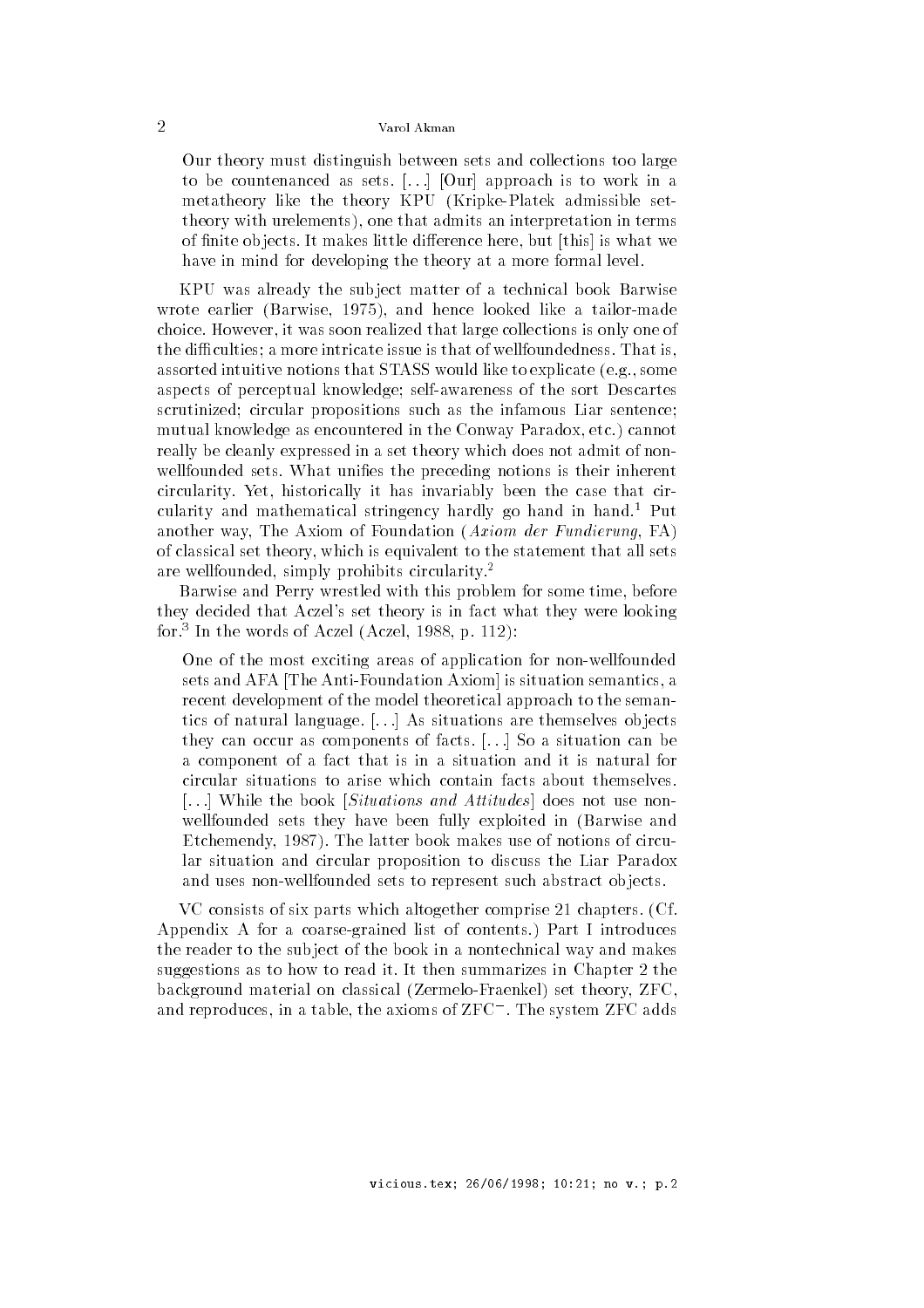the foundation Axiom, FA, to ZFC , and the system ZFA (which is studied in VC) adds the Anti-Foundation Axiom, AFA.

Part II, consisting of three chapters, is arguably the most readable portion of the book. Chapter 3 studies circularity in computer science. using streams, labeled transition systems, and closures (in the context of functional programming languages). It ends on an excellent discussion of self-replicating programs (Akman, 1986), which have so far been usually regarded as exotic trifles.

Circularity raises its cunning head in many parts of philosophy The most dramatic form is in the renowed logical and semantic paradox es, which are introduced in Chapter 4 (and then continued in Chapter 5). The Conway Paradox and its treatment via an analysis of common knowledge (mutual information), other things such as Grice's analysis of intentional activity, Descartes' celebrated dictum "Cogito, ergo sum," and Bach-Peters sentences from linguistics are elucidated as examples of circular phenomena This chapter ends on a couple of neat exercises from probability theory where circularity is employed to some advantage.<sup>4</sup> Chapter 5 studies the Liar Paradox (Barwise and Etchemendy, 1987), Tarski's proposal for an infinite hierarchy of languages to resolve it, and Kripke's influential paper "Outline of a theory of truth," which demonstrated that circularity of reference is a prevalent phenomenon which may sometimes depend on non-linguistic (empirical) facts. An interesting game-theoretic paradox, popularized by Smullyan and called the Hypergame Paradox, is briefly explained. (The paradox is later resolved in Chapter  $12$ .)

The essence of VC is Part III, which explains the universe of hypersets AFA is presented through what is commonly known as the Solu tion Lemma in the literature of the universe  $\mathcal{L}_{\mathcal{A}}$  , we are universely in the universe of the universe of sets has a unique solution.<sup>5</sup> Chapter 7 studies a fundamental question- what condition- who take the same of equations of the same that the same that is the same of the same of solution? It turns out that a special relationship must hold between the parts of the two systems. This is the concept of "bisimulation," which has been rediscovered in the literature numerous times Chapter generalizes the Solution Lemma by just proving that the process of substitution used by the Lemma is well defined. Chapter 9 is devoted to a relative consistency result, viz. the proof that if ZFC is consistent, then so is ZFA.<sup>6</sup> It is a burly chapter and may be skipped, according to the authors, without loss of continuity.

Part IV is another highly readable part of the book, detailing the elementary applications of ZFA. In Chapter 10 a graph-theoretic version of AFA is presented, along the lines of (Aczel, 1988, Chapter 1). Readers familiar with *The Liar* (Barwise and Etchemendy, 1987, Chapter 3) will notice that this is the way hypersets are introduced in that book.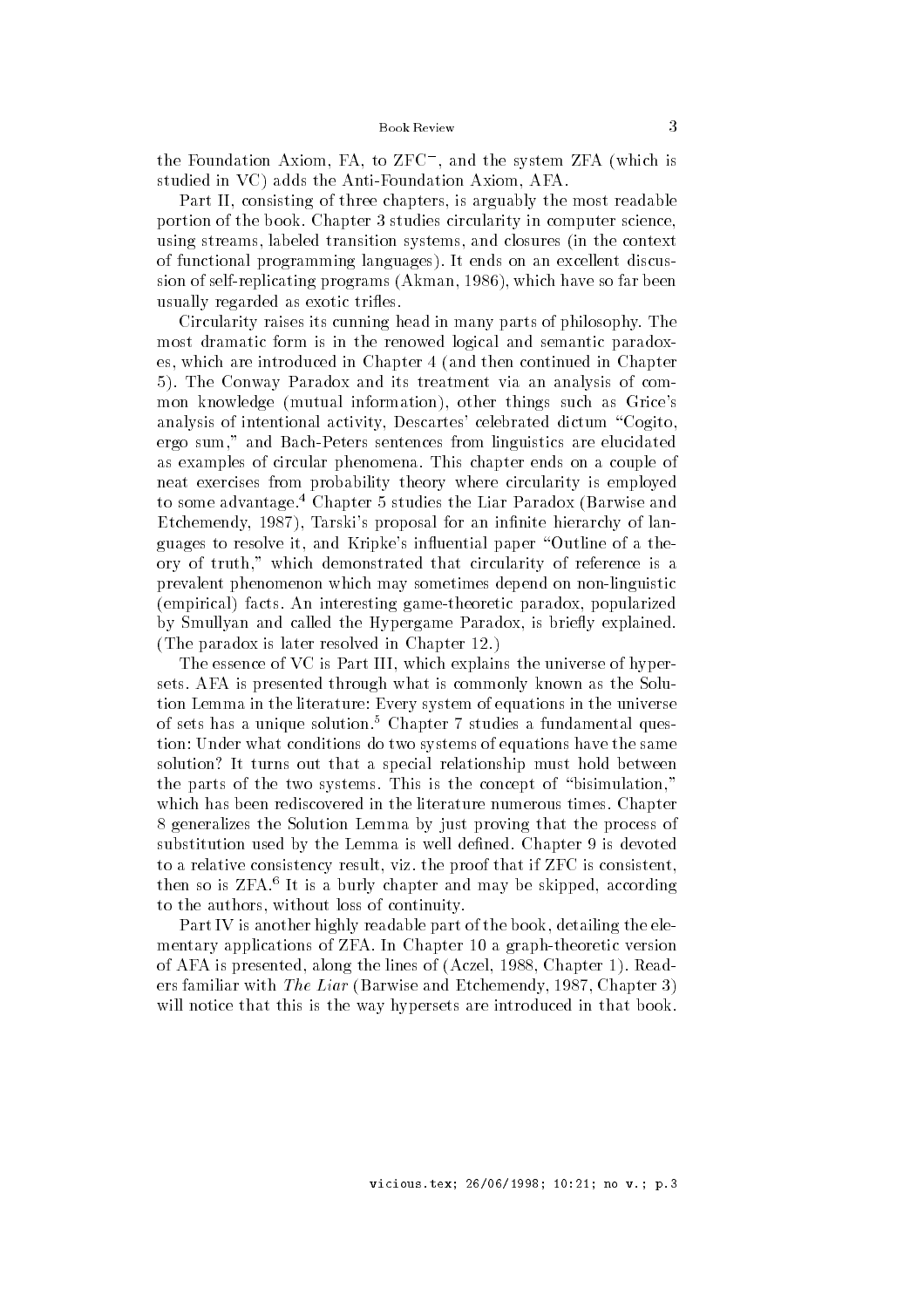The graph alternative is an insightful way to visualize (picture) the otherwise abstract notion of a hyperset Labeled graphs and systems of equations are really equivalent ways of representing hypersets While the notion of a system of equations does generalize better 
towards more formal work), the graph alternative is easier to discern, especially for toy examples. Chapter 11 offers a view of modal logic, showing how it might have developed if non-wellfounded sets have been available at the time the Kripkean possible world approach was taking shape Chapter 12 is concerned with two-person games of perfect information  $(e.g., chess)$  and formalizes what it means for a competitor to have a winning strategy in such a game The Hypergame Paradox of Smullyan is also resolved. The semantical paradoxes receive an extended treatment in Chapter 13, which is essentially a more technical amalgamation of the several arguments proposed in 
Barwise and Etchemendy While the authors note that this chapter may be skipped without loss of continuity, I would say that doing so may not be desirable; after all, this is one of the best portions of VC. A theory of streams over some alphabet is developed in Chapter 13. This chapter also gives an introduction to the important methods of coinduction and corecursion before taking them up more formally in Part V

Parts V and VI are not for the weak-kneed readers (such as this reviewer), for the seven chapters belonging to these parts develop and exemplify the methods of greatest fixed points, coinduction, and corecursion using difficult—occasionally impenetrable—mathematics. The only exceptions are Chapters 20 and 21 which provide some very interesting (and somewhat philosophical) views on ZFC and ZFA, and enumerate 16 open problems.<sup>7</sup>

What kind of reader suits to the intended audience of VC? In addition to pure mathematicians fascinated by the nifty universe of hyper sets, researchers interested in using the theory in philosophy, game theory, computer science, and artificial intelligence would find VC irresistible. Note, however, that Barwise and Moss assume that the reader has enough training to follow the (generally intricate) proofs, and furthermore a more than superficial acquaintance with elementary set theory. On the other hand, as a good example of pedagogical consideration on their part, many of the instructive exercises available in VC have their solutions at the end of the book. The solutions are profitable because the exercises are not always routine; sometimes they treat material which might easily perplex an average reader

In order to make this review a balanced one I must unfortunately bring up a weakness of VC which has more to do with the difficulties encountered in typesetting a book of this density (in terms of mathematical notation), and presumably also with the authors' (plausible)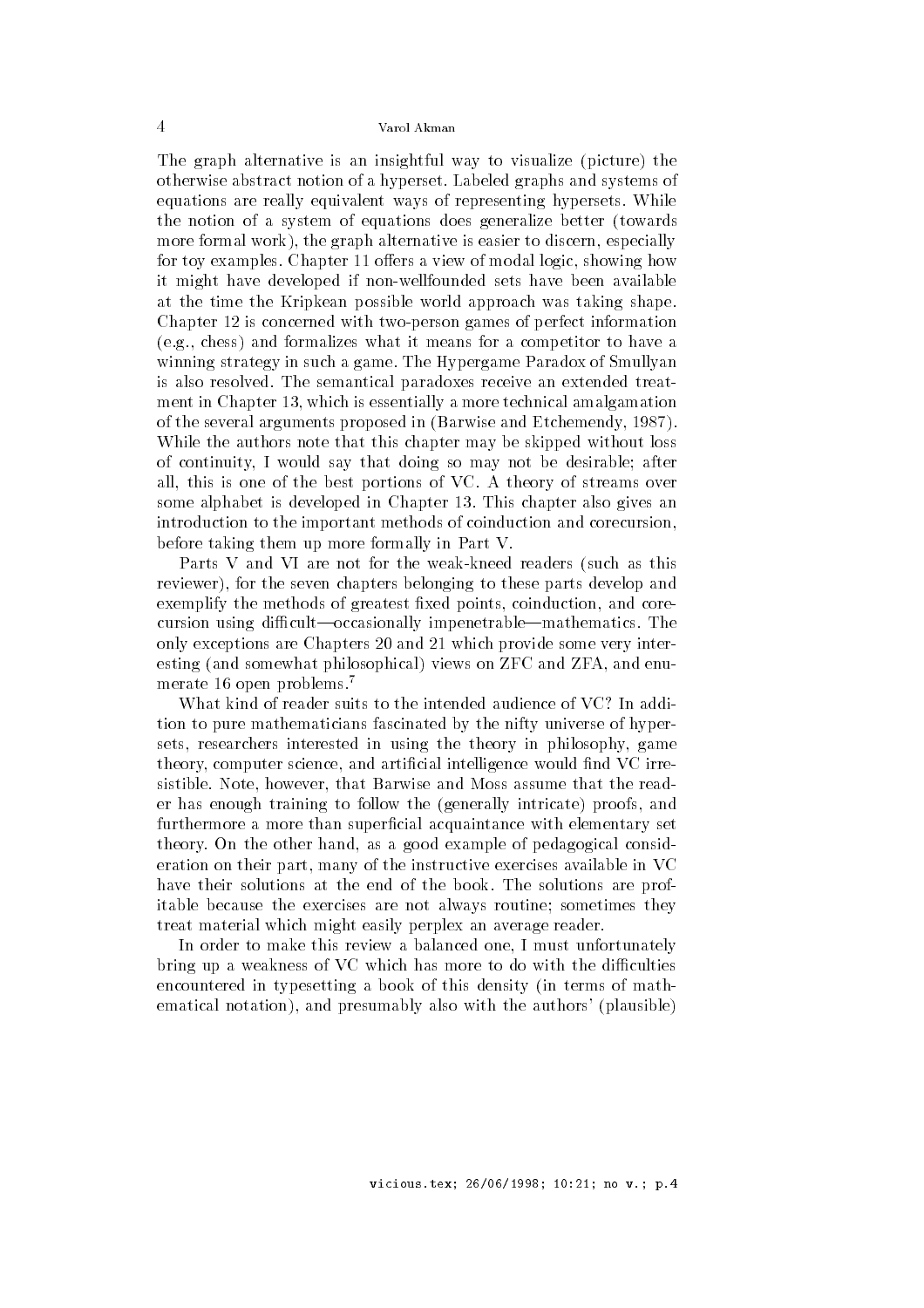## Book Review

hurry to see it in print. There are just so many typos—and few other more substantial errors, or shall we say 'conceptos'?—for a book of this size! Interestingly, Barwise and Moss have a web-based automatic bug notification form which can be used by a prospective reader to report errors—typographical or otherwise—and comments. During the period I have devoted to studying VC I had to use this form multitudinous times. In any case, here is the web address which one should keep under her thumb when reading VC-

### http-wwwphilindianaedubarwisevccorrectionshtml

In fact, I must submit that this book surely needs a quick second, corrected printing, one which will at least fix the most disturbing of these numerous typos.<sup>8</sup> The idea of using a web page as a dynamic i.e., ever growing—erratum sheet is fine, but my impression is that the above page is not updated very often, the last update dating back to October, 1996. This renders it quite ineffectual after one's initial visit, despite the authors' good intentions in setting it up in the first place.

The references cited in VC do not make a lavish bibliography either in addition to their being infested with, yes, typos. Thus, the Bibliography is yet another part of the book ready for a serious update in a second printing. Recent attempts—cf. (Pakkan and Akman, 1994; Akman and Pakkan, 1996) for two reviews-in knowledge representation and artificial intelligence advocating the use of hypersets may be suitably included. The Index, which is barely passable, unnecessarily lumps together the sub ject and name indices into one

Robert Duncan, the great American poet, once solemnly declared: I make poetry as other men make war or make love or make states or revolutions-in-my faculties at large  $\alpha$  in the secret at large  $\alpha$ think it is no exaggeration to say that in VC Barwise and Moss do the same; they make set theory to exercise their indisputable mathematical talents at large. The result is a thought-provoking book which may easily become a classic like Barwise and Etchemendy's little gem, The Liar (Barwise and Etchemendy, 1987).<sup>9</sup> It is only fitting for set theory—on many accounts, the most harmonious branch of mathematics, on a par with number theory-to be revived with a strong book of such exquisite renement For in the words of Barwise and Moss and Moss and Moss and Moss and Moss and Moss and Moss and Moss a ity is here to stay; it will not be banned by fiat.  $\left[\ldots\right]$  [T] he theory of non-wellfounded sets gives us a beautiful, coherent, and powerful tool with which to study circular phenomena in all domains."<sup>10</sup>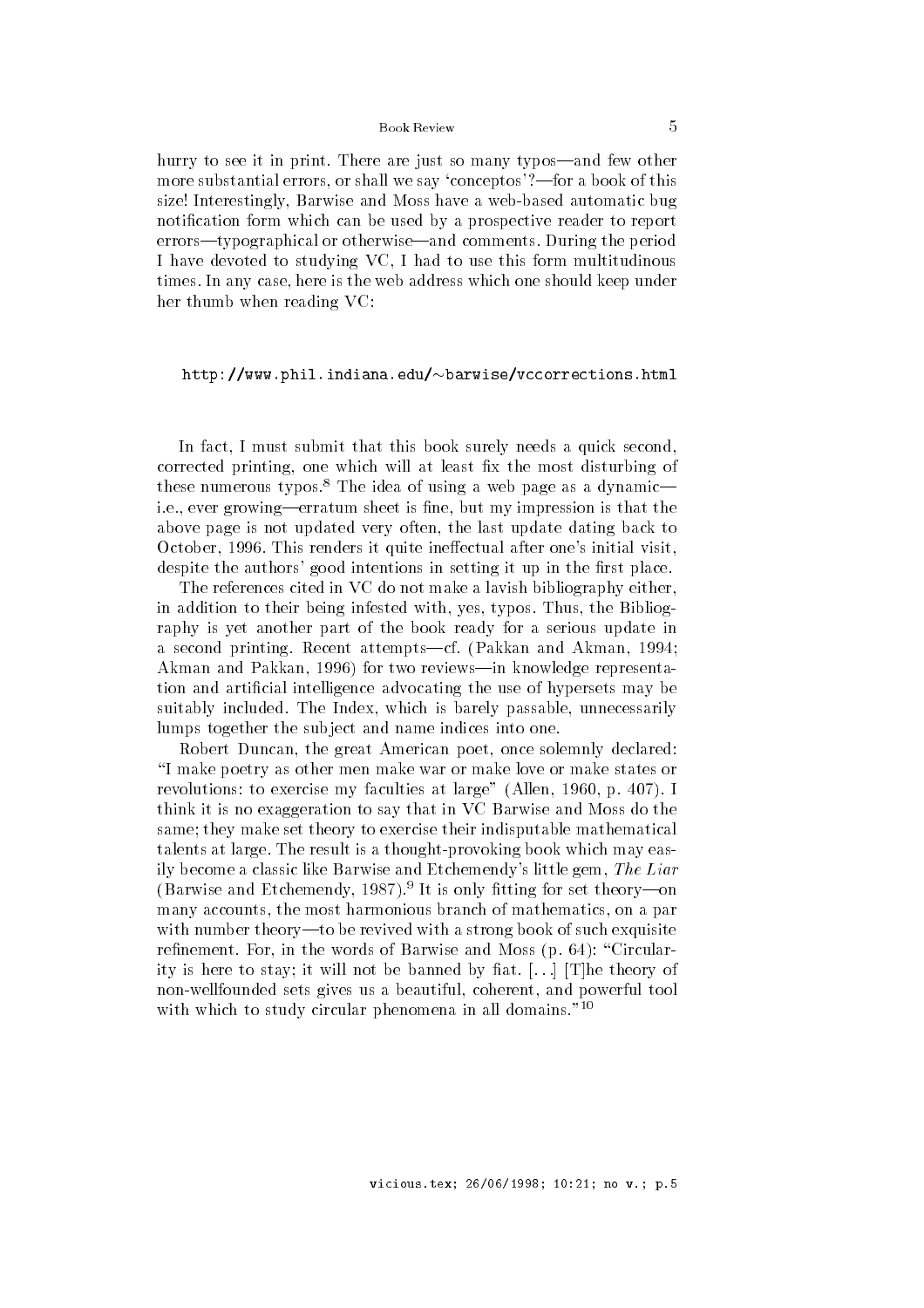# Appendix

Part I- Background

- 1. Introduction
- 2. Background on set theory

- 3. Circularity in computer science
- Circularity in philosophy
- 5. Circularity and paradox

### <u>s die basic Basic Theory</u>

- 
- Bisimulation
- 8. Substitution
- 9. Building a model of ZFA

### e ne reconstructions proprieties and

- 10. Graphs
- 11. Modal logic
- 12. Games
- 13. The semantical paradoxes
- 14. Streams
- Part V- Further Theory
	- 15. Greatest fixed points
	- 16. Uniform operators
	- 17. Corecursion
- Part VI- Further applications
	- 18. Some important greatest fixed points
	- 19. Modal logics from operators
	- was a strongly extensional theory of classes  $\mathcal{A}$
	- 21. Past, present, and future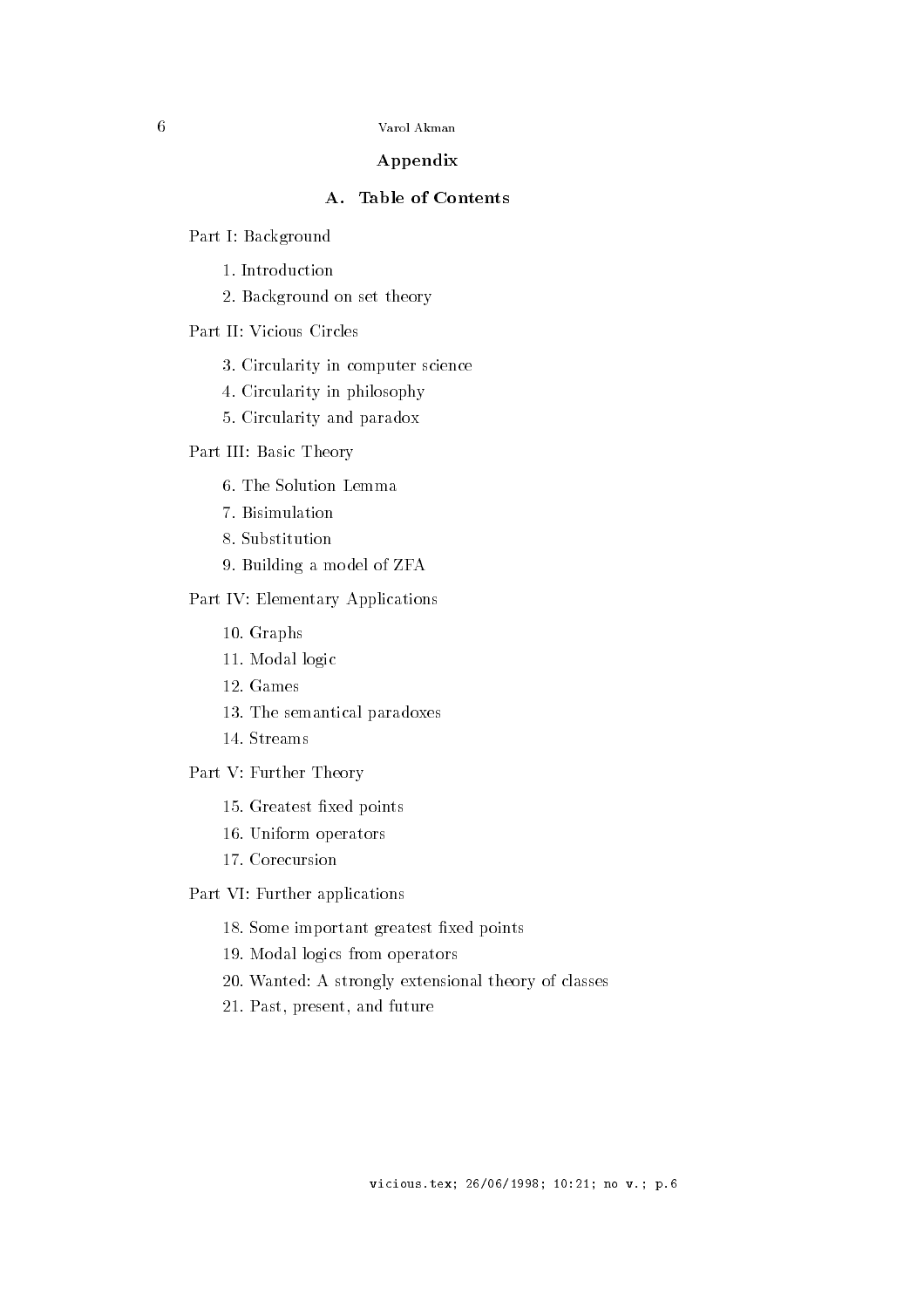## Notes

 It is hard to tell why circularity has always been regarded with doubt in mathematical circles One reason may be that circular arguments or structures are thought to be dicult to grasp most probably due to our educational make-up in linear thinking. On a more personal note, I tend to think that popular works such as Escher's drawings may have helped to create the illusion that circularity invites nonsense

 $\bar{\phantom{a}}$  Ci. Chapter (, especially Section (,(, of (Copi, 1979) for an excellent discussion er meere een theory and theory zerosy factory for the set of the set of the set of the set of the set of the s

 $\,$  -Barwise states in his introduction to (Barwise, 1989): "In the course of this work  $\,$ [i.e., "Situations, sets, and the Axiom of Foundation"], I learned of Peter Aczel's work on the Anti-Afa This manager (1999-19). Anti-Africa has since had a profound impact on my own work

The interested reader may try her hand with the following little puzzle which is one of the mentioned exercises Devise an experiment to use a fair coin to make a way random decision in the contract of the contract of the contract of the contract of the contract of the contract of the contract of the contract of the contract of the contract of the contract of the contract of the con

 $^\circ$  UI. (Pakkan and Akman, 1995) for a practical application of the Solution Lemma, motivated by an earlier and simpler account of it given in (Barwise and Etchemendy, 

. Since most mathematicians trust that  $\rm \Delta F C$  is indeed consistent, this is a convincing result regarding the consistency of ZFA

 $\sim$  Caveat: These are all difficult research problems. Barwise and Moss state that they pursued some of them but did not really obtain satisfactory solutions So you get the picture

 I know that CSLI Lecture Notes are aimed at making new results ideas and approaches available as  $quickly$  as possible—surely a laudable goal. However, this should not interfere with the usual desideratum of producing books which are free of glaring bugs

 $\degree$  Caveat: The Liar is an easier book compared to VC. On the other hand, VC  $\degree$ is a more reading to the compared to receive accuracy treating treaty treaty and  $\mathcal{L}_{\mathcal{A}}$ even subsumes it in some sense

 $\lceil$  finally, I cannot help but refer the reader to two recent books which consolidate the bright future of set theory, the future of set  $\mu$  and  $\mu$  and  $\mu$  and  $\mu$ Incidentally both textbooks include material on non-wellfounded sets

# References

Aczel Peter  NonWel lFounded Sets CSLI Lecture Notes Number Center for the Study of Language and Information. Stanford, California.

Akman Varol  Writing self-replicating code The Computer Journal -574

Akman Varol and Mujdat Pakkan Nonstandard set theories and information management is made a processing and Intel and Intel Systems in the Systems of Intel Systems in the System of S

 $\mathcal{A}$ len Donald M editor  $\mathcal{A}$ York

Barwise Jon Structures Sets and Structures Springer-Structures Springer-Structures Springer-Structure

and the situation of the Axiom of Foundation of the Axiom of Foundations pp and the Axiom of The Axiom of The The Situation in Logic. CSLI Lecture Notes. Number 17. Center for the Study of Language and Information. Stanford, California.

and when y component a situation and attitudes and attitudes and Attitudes A Bradford Book The MIT Press. Cambridge, Massachusetts.